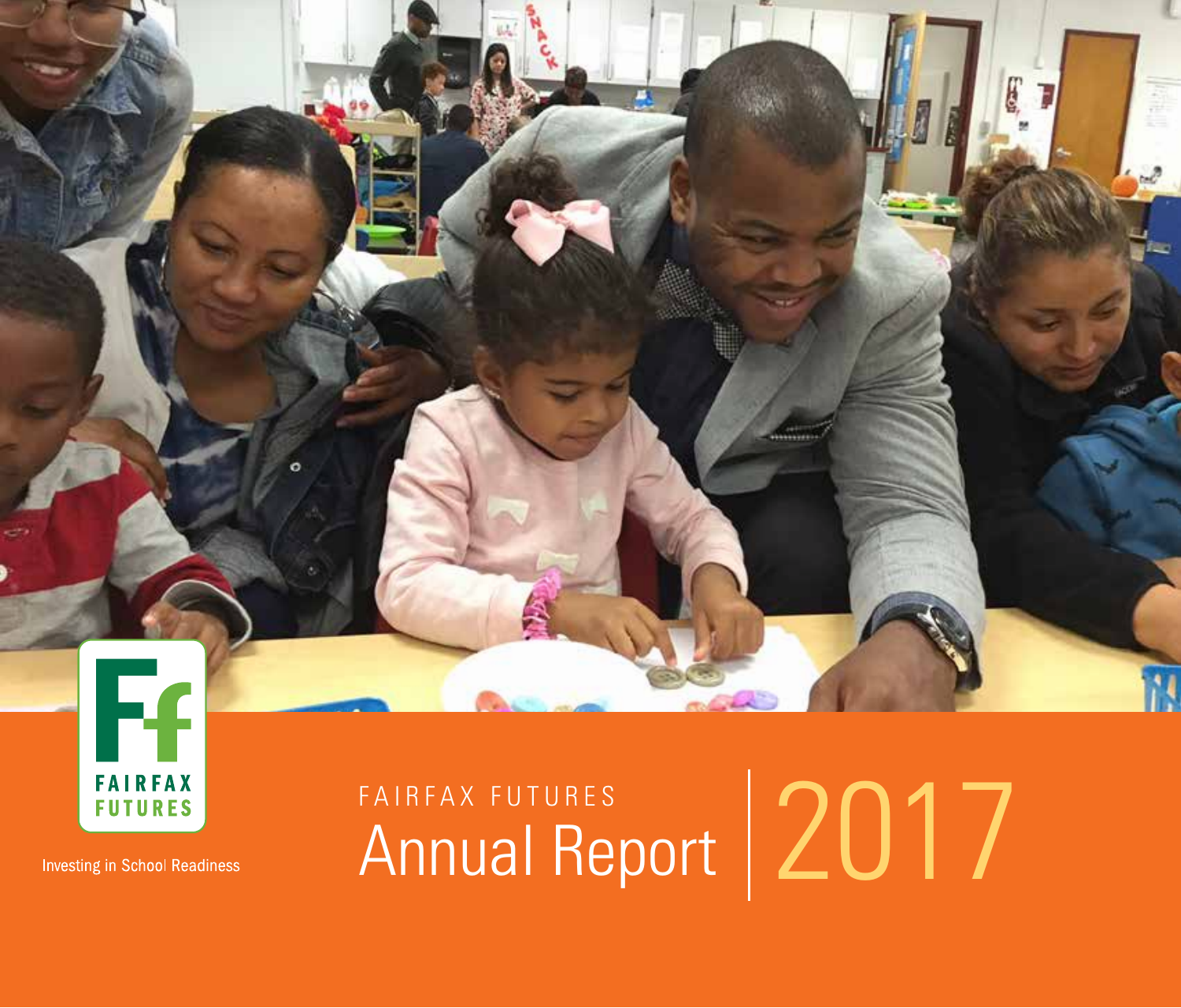# INTRODUCTION

Many people think that a child's education begins in elementary school.

But did you know that:

- the achievement gap begins well before young children enter kindergarten?
- more than 85 percent of a child's brain is developed by age five, laying the foundation for 21st century skills including communications, critical thinking, and collaboration?
- every dollar invested today in quality early childhood education is a high-yield investment in the future of our community, our workforce and our quality of life?

Research tells us that since so much of a child's brain is developed during the earliest years of life, it is essential that both educators and family understand how best to support that child's development, resilience and path to school readiness. The early experiences caring adults provide to children from birth to age five not only shape children's futures, but ultimately influence the well-being and prosperity of the communities in which we all live.

Unfortunately, equitable access to high quality early learning experiences is not a given for every child. Working families often struggle to access safe, high quality early care and education for their young children. Our ability to meet the school readiness needs of all young children in Fairfax County depends on the sustained commitment of the public, private, nonprofit and philanthropic sectors to work together toward that shared goal.





Cathy Lange Chairman

Vera Steiner Blore Executive Director

Fairfax Futures continues to foster cross-sector collaboration between its corporate and other philanthropic partners, and with Fairfax County Office for Children. Together, we are strengthening the knowledge and skills of early childhood educators in family child care and center-based programs that partner with families to support young children's school readiness.

We are grateful to all our supporters who helped make 2017 such a wonderful year for early childhood education in our community.

### With your continued investment in our work, the best is yet to come!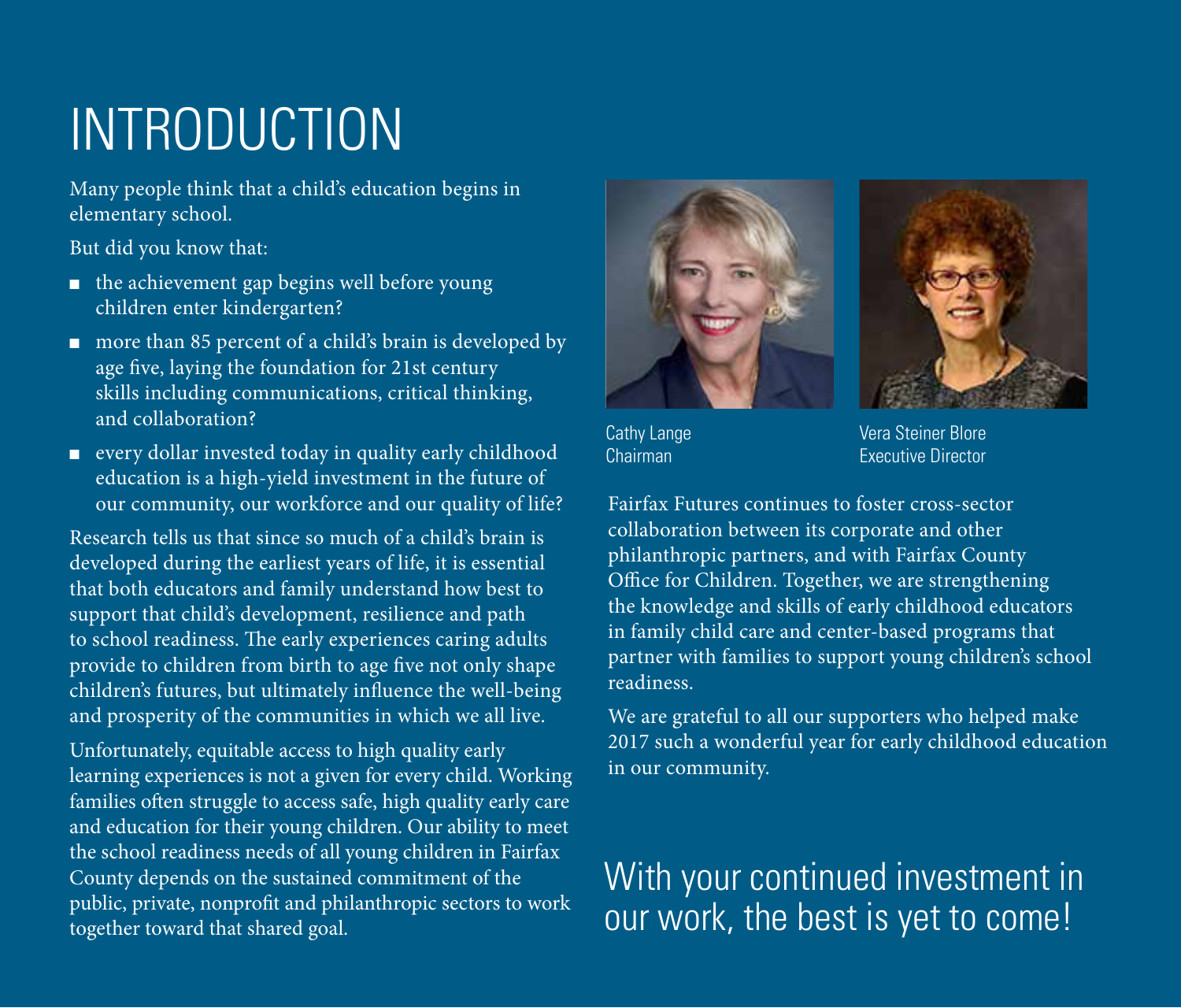# EXECUTIVE SUMMARY

In 2017, Fairfax Futures:

- Provided training, technical support and resources to a cohort of educators interested in incorporating STEM experiences in their early childhood education programs; this group of early childhood educators support the school readiness of approximately 500 preschoolers in Fairfax County.
- Introduced more than 250 educators to effective mindfulness strategies at our Annual School Readiness Symposium. Mindfulness practices help minimize unnecessary preschool expulsions and help build cooperation, collaboration and communication skills.
- Created four new early childhood STEM videos in collaboration with The Teaching Channel to introduce early math, engineering, science and nature concepts to educators and families.
- Introduced more than 70 early childhood educators to the fundamentals of executive function, engaging them in an interactive workshop experience to help them better sup port the developing executive functions skills of the young children in their care.
- Collaborated with five child care centers to bring early childhood STEM experiences to approximately 100 families across the county.
- Mentored a cohort of family child care providers as they implemented developmentally-appropriate curriculum to support young children's school readiness.
- Expanded outreach to the business community around the importance of quality early childhood education and school readiness through our Annual Business Leaders Reception.

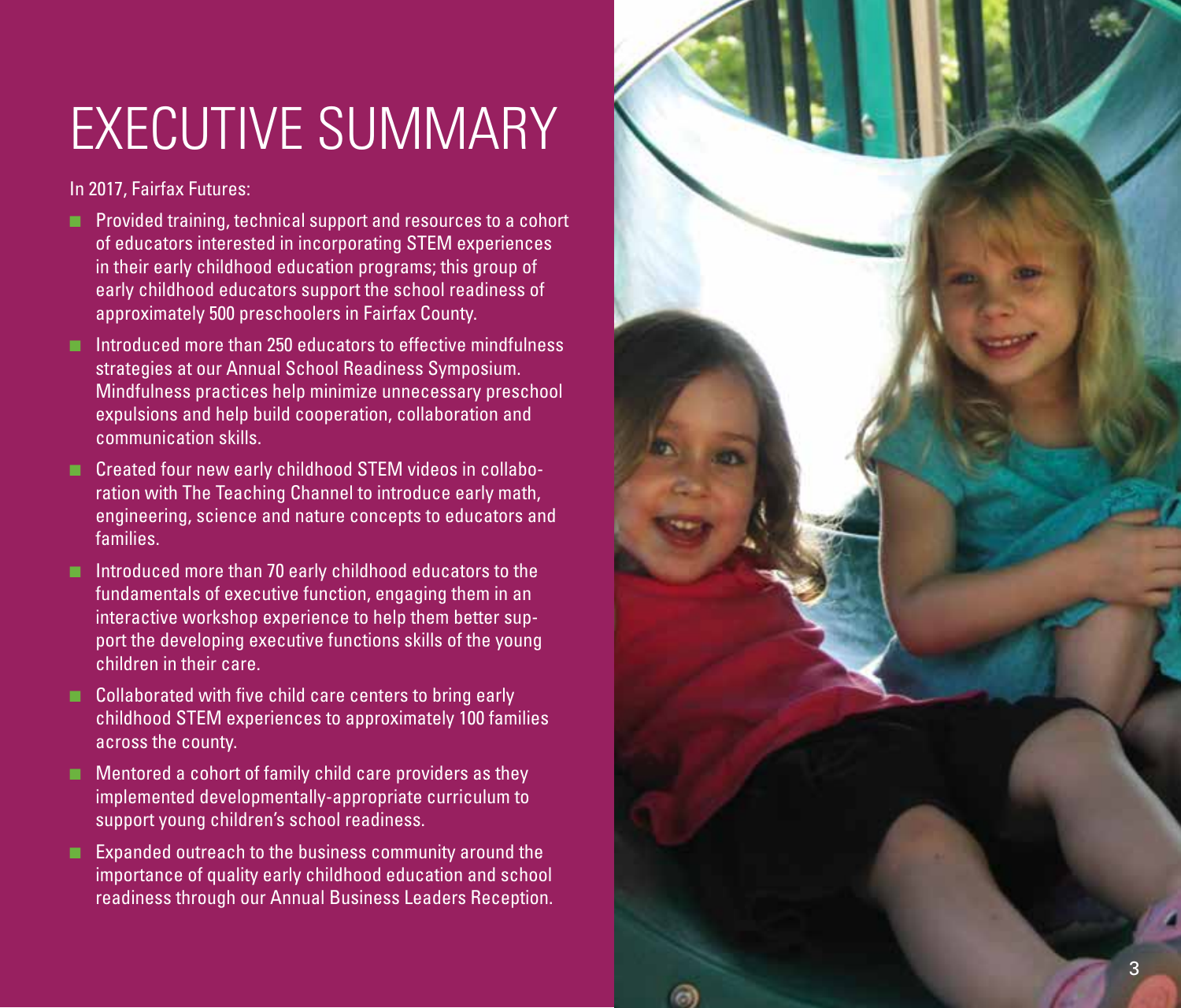

airfax Futures is dedicated to<br>
ensuring that all young children enter<br>
kindergarten well-prepared for success<br>
in school and in life. Quality early childhood airfax Futures is dedicated to ensuring that all young children enter kindergarten well-prepared for success education helps young children develop the social-emotional, intellectual and physical skills they will need to enter kindergarten ready for success. Their ability to thrive will not only benefit them directly, but will also help sustain the economic well-being and quality of life for everyone who lives and works in Fairfax County. As a result,

everyone has a strong incentive to invest in young children's quality early childhood education and school readiness.

Since its inception, Fairfax Futures has worked in partnership with Fairfax County Office for Children to ensure that all children in the county have the great start they deserve. Encouraging the active commitment and engagement of the region's business community also remains a core focus.

## Building STEM Connections in Early Childhood



#### **Statement of Purpose**

To work in partnership with the public and private sectors to raise awareness and increase support for quality early childhood education and school readiness in Fairfax County, including the professional development of early childhood educators and the enrichment of early childhood education programs.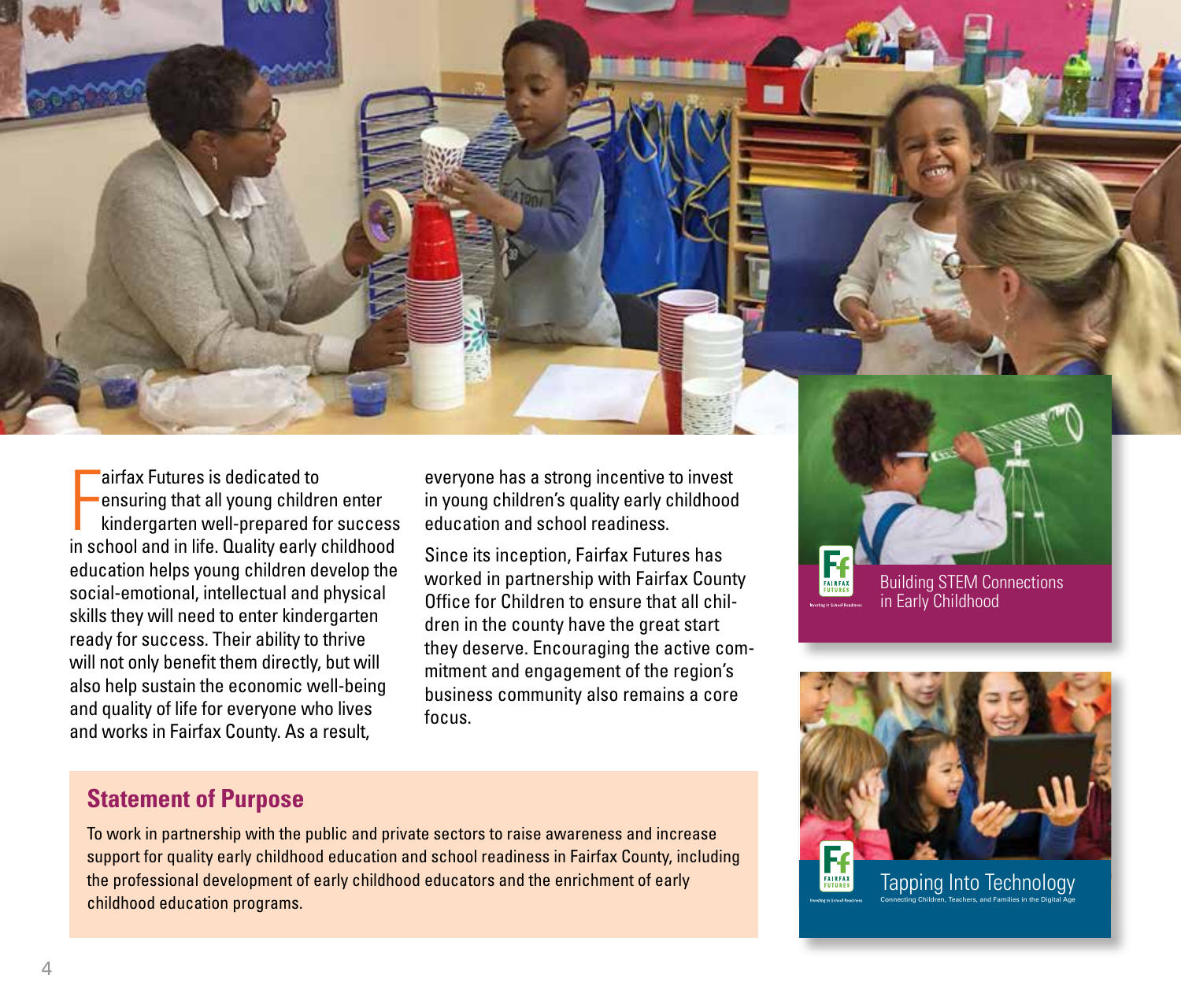## Supporting Young Children's School Readiness through Partnerships with:

#### **EDUCATORS**

Fairfax Futures partnered with Fairfax County Office for Children (OFC) and key donors to offer several professional development and technical assistance opportunities.

#### **SYMPOSIUM**

In 2017, Fairfax Futures held its 13th Annual School Readiness Symposium attended by nearly 250 early childhood educators. This professional development opportunity brought together educators from family child care and center-based programs to learn about the role of mindfulness in supporting the development of children's self-regulation skills.

#### **WORKSHOPS AND COURSES**

Through the STEM Ready Project, Fairfax Futures and OFC introduced 37 early childhood educators to early childhood STEM experiences and collaborated with The Teaching Channel to enable instructor feedback in response to educator implementation of lessons learned. The course was further extended as five of the participant centers engaged their families in STEM experiences with their young children. Three additional educators agreed to be part of early childhood STEM videos created in partnership with The Teaching Channel for use by early childhood educators around the world.

A separate Fairfax Futures-OFC collaboration supported two workshops focused on helping young children develop life skills essential to academic and later workforce success.

#### **MENTORING**

A cadre of family child care providers received mentoring in the implementation of the Creative Curriculum to support the implementation of developmentallyappropriate practices with the young children in their care. Mentors introduced providers to the Ages and Stages Questionnaire (ASQ) as a tool to help families identify potential developmental delays with the young children in their care. Mentors also helped to model best practices with young children in the participating family child care programs.

#### **RESOURCES**

Participants in all of the Fairfax Futuressupported workshops and programs received useful resources to bring back to their early childhood programs. These included children's books, backpacks filled with early childhood STEM materials, child development books, art supplies and other materials to support young children's school readiness.

#### **BUSINESSES**

Fairfax Futures continued to engage with the Northern Virginia business community through outreach and at its November Business Leaders Reception. Such gatherings continue to provide a unique opportunity for members of the business community to hear from public and private sector experts who share their perspectives on the importance of cross-sector investment in quality early childhood education.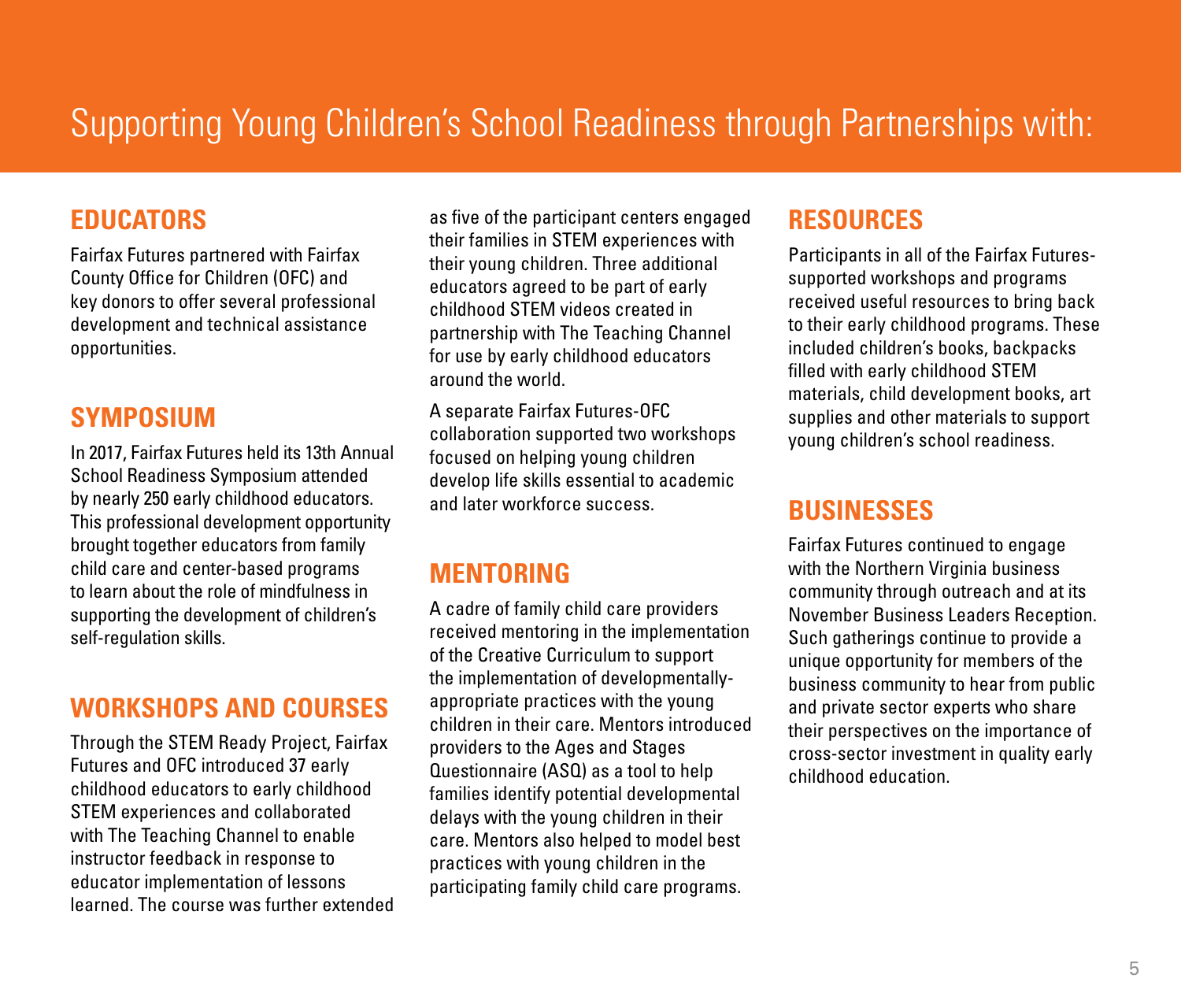# LOOKING FORWARD

Quality early childhood experiences help establish a strong foundation of social, emotional, physical and intellectual skills children need to succeed in school and beyond.

The key to school readiness is ensuring preparedness from birth at every step along the learning continuum:

- Early childhood educators work in partnership with families to support children's development and school readiness.
- Children and families know what to expect in kindergarten.
- Elementary school educators and administrators know what to expect of the children entering their schools and are ready to receive them.



Presenters at 2017 School Readiness Symposium including Dr. Francisco Duran, FCPS; Hunter Mill District Supervisor Cathy Hudgins; Dr. Joan Isenberg; Steven Day, PNC (Program Sponsor); Anne-Marie Twohie, Office for Children.



L to R: Richard Bynum, PNC; Cathy Lange, Human Capital Advisors and Fairfax Futures Chairman; Roderick "Rocky" Mitchell, PenFed; Penny Peng, PenFed; Chuck Mills, Salera Capital Management.



o five is the time Dr. Kartik Athreya, executive vice president, Federal Reserve Bank of Richmond





Family STEM Night, UCM Early Learning Center Labore Lto R: Vera Steiner Blore, Fairfax Futures Executive Director; Deborah Johnson, Dominion Energy; Babette Arnold, Logos Academy and class receiving STEM kit materials, thanks to Dominion Energy.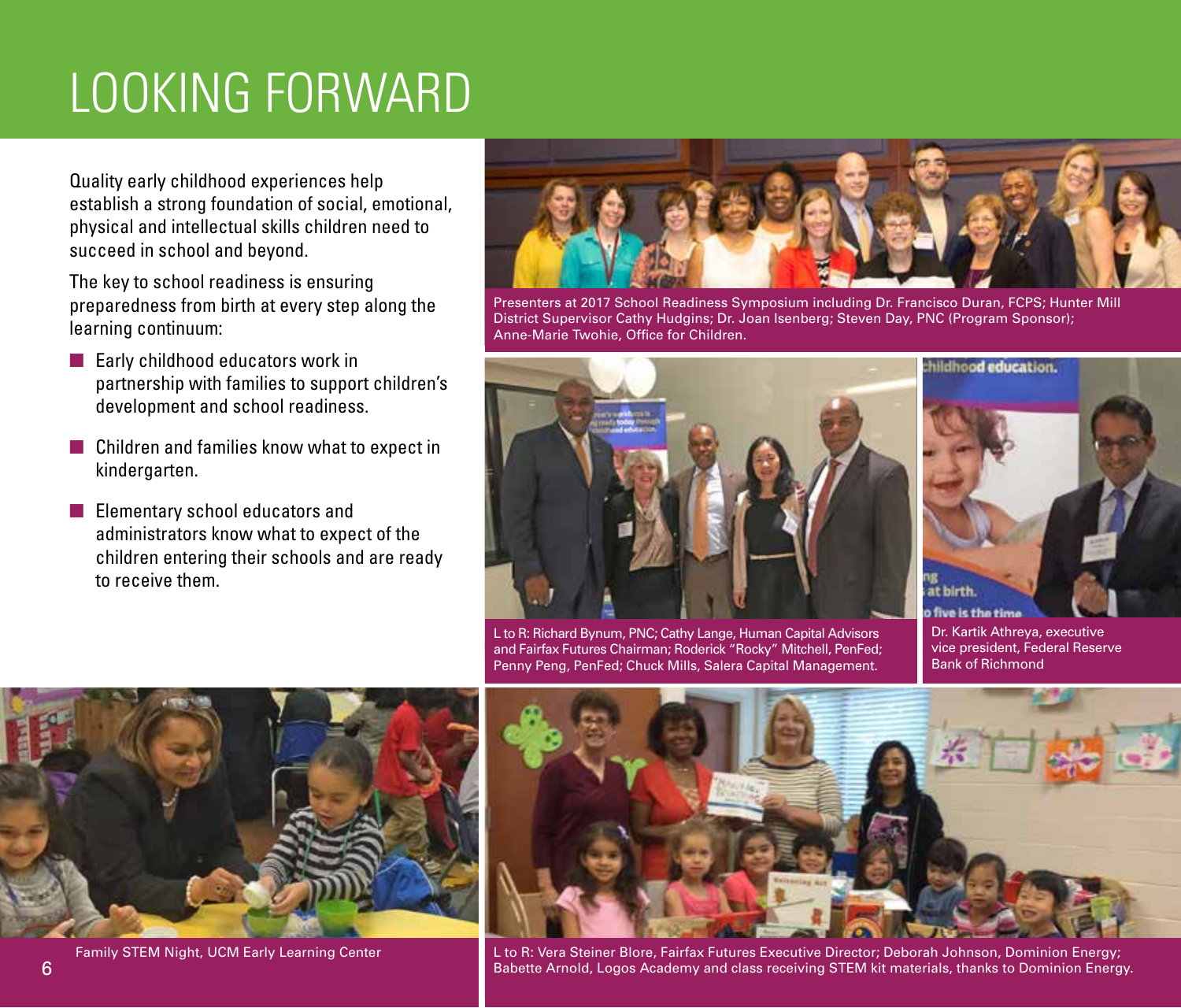#### Fairfax Futures greatly appreciates the generous support of its corporate and foundation partners:

- ◆ Apple Federal Credit Union Education Foundation
- **Boeing**
- Cox Charities
- Dominion Energy
- **Holland & Knight**
- ◆ Human Capital Advisors
- ◆ PenFed Credit Union
- ◆ PNC Financial Services Group/Grow Up Great Foundation
- ◆ Process Point Consulting
- Washington Area Women's Foundation/ Early Care and Education Collaborative
- Wells Fargo

#### Fairfax Futures would also like to thank the following individuals for their financial support:

- ◆ Balan and Kristin Ayyar
- ◆ Don Britton
- ◆ Jennifer Branch
- ◆ Kimberly Caccavaro
- ◆ Shirley Clark
- ◆ Jim Corcoran ◆ Deanna Doan
- ◆ Michele Duell
- ◆ Lynne Halbrooks
- ◆ Dr. Joan Isenberg
- ◆ Dorothy Keenan
- ◆ Cathy Lange
- ◆ Stephen Lynn
- ◆ Amy Mackay
- ◆ Stu Mendelsohn
- ◆ Mary Nichols
- ◆ Penny Peng
- ◆ Cindy Shao
- ◆ Vera Steiner Blore
- ◆ Anne-Marie Twohie
- Jean Schiro-Zavela & Vance Zavela

#### Fairfax Futures Board of Directors

- **Theodore Austell III, Boeing**
- ◆ Balan Ayyar, Percipient.ai
- ◆ Kimberly Caccavaro, Holland & Knight
- Steven Day, PNC Bank
- ◆ Deanna Doan, Eleccion LLC
- ◆ Michele Duell, Process Point Consulting
- Dr. Joan Isenberg
- Cathy Lange, Human Capital Advisors
- Amy Mackay, Wells Fargo Private Bank
- **Linda Odorisio, Haverford Partners**
- Penny Peng, PenFed Credit Union
- Anne-Marie Twohie, Fairfax County Office for Children

#### **Staff**

Vera Steiner Blore, Executive Director